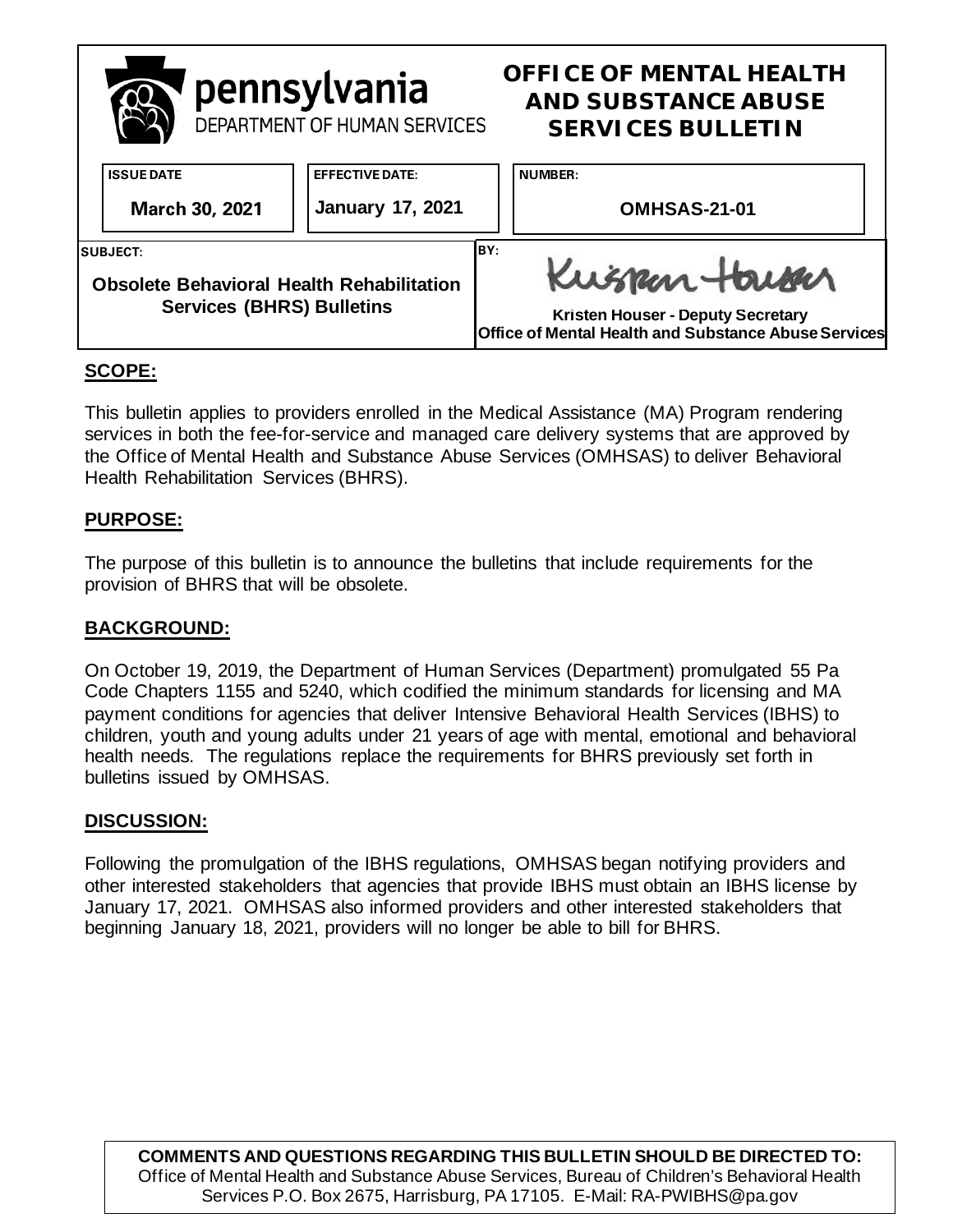# **PROCEDURE:**

Because BHRS will no longer be available after January 17, 2021, the following bulletins will become obsolete on January 18, 2021:

- 01-94-01, Outpatient Psychiatric Services for Children Under 21 Years of Age
- 50-96-03, Summer Therapeutic Activities Program
- 01-96-11, Procedures for Service Descriptions
- 01-97-16, Change in Procedure for Requesting and Billing Therapeutic Staff Support (TSS) Services
- 01-98-10, Change in Billing Procedure for Behavioral Health Rehabilitation Services
- 17-99-02, Procedures for Licensed, Enrolled, Mental Retardation Providers to Access and Submit Claims for Outpatient Behavioral Health Services for Individuals under 21 Years of Age.
- 01-00-13, Prior Authorization of Therapeutic Staff Support (TSS) Services
- 01-01-04, Behavioral Specialist Consultant and Mobile Therapist
- 01-01-05, Revisions to Policies and Procedures Relating to Mobile Therapy, Behavioral Specialist Consultant and Therapeutic Staff Support Services
- 01-01-07, Addition of Behavioral Health Rehabilitation Service to the Medical Assistance (MA) Program Fee Schedule
- 01-02-05, Reissue of Medical Assistance (MA) Bulletin Addition of Behavioral Health Rehabilitation Services to the MA Program Fee Schedule
- 01-02-07, Reminder to Providers Who Prescribe Behavioral Health Rehabilitation Services of Documentation Requirements
- 08-04-01, Federally Qualified Health Centers and Rural Health Clinics Providing Behavioral Health Rehabilitation Services.
- 08-04-06, Discontinuation of the Provider Behavioral Health Rehabilitation Services Reports and Issuance of the Behavioral Health Rehabilitation Services Provider Handbook, which contains a revised Interagency Service Planning Team Sign-In/Concurrence Form
- 08-05-05, Medical Assistance Program Fee Schedule Procedure Code Changes for Behavioral Health Services
- 08-04-05, Revised Reporting Requirements for Behavioral Rehabilitation Services in the Health Choices Program
- 08-04-07, Revision to the Summer Therapeutic Activities Program Annual Service Description Submission Requirement
- 08-06-15, Revision to Minimum Staff Qualifications of Therapeutic Staff Support (TSS) Workers
- OMHSAS-10-04, Psychological/Psychiatric/Clinical Re-Evaluations and Re-Authorizations for Behavioral Health Rehabilitation (BHR) Services
- OMHSAS-11-05, Clarification of Permissible Arrangements for Psychologists Who are Associated with the Provision of Behavioral Health Rehabilitation Services